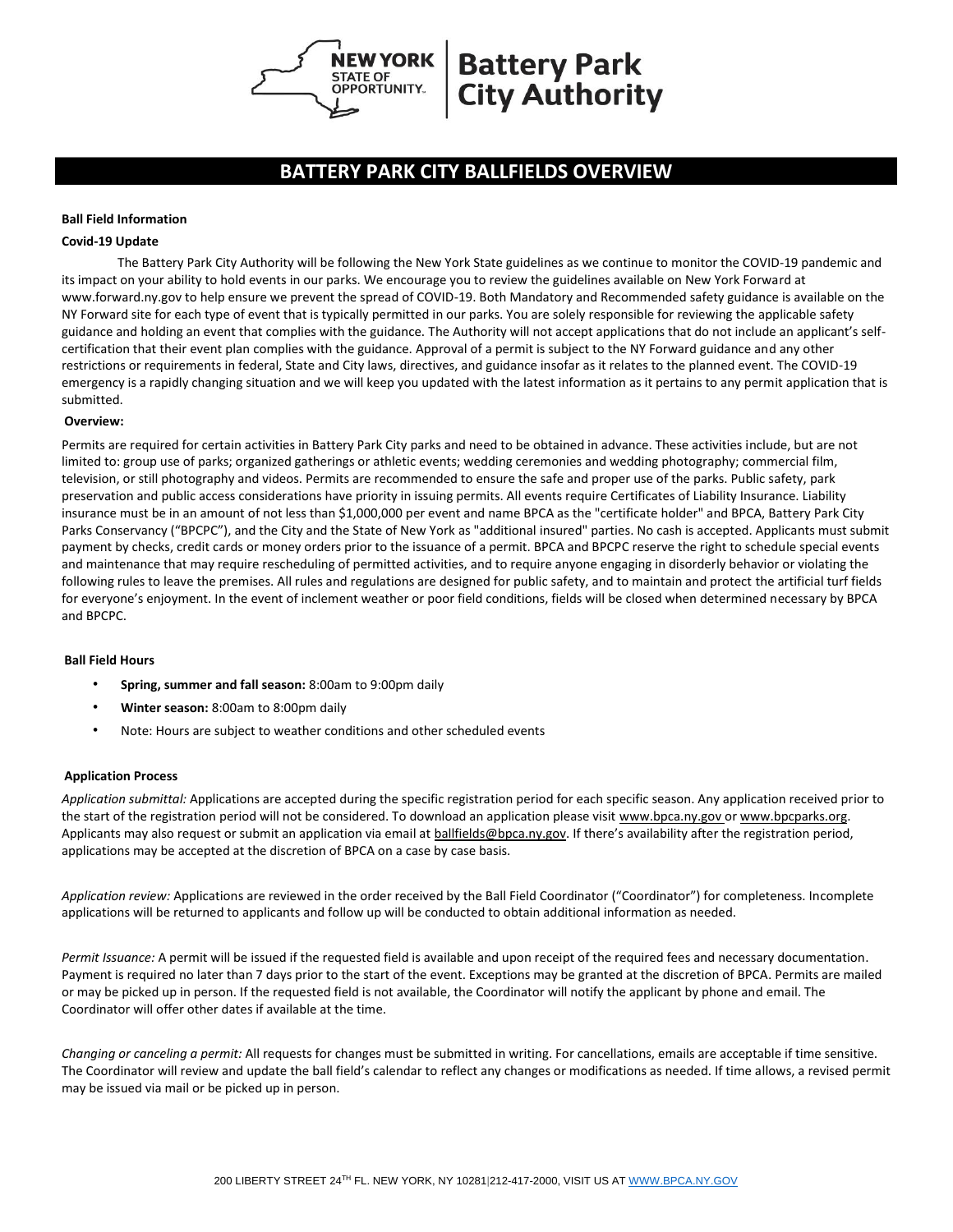

#### **Permit Fees (fees are based on 2 hour sessions):**

| <b>Applicant Type</b>                             | Youth<br><b>Participants</b> | Adult<br><b>Participants</b> |
|---------------------------------------------------|------------------------------|------------------------------|
| Schools                                           | Free                         | \$200                        |
| Non-profits*/Government                           | \$25                         | \$200                        |
| For-profit or other entity not<br>mentioned above | \$200                        | \$500                        |

• Note: Discounted daily and seasonal rates may be available for groups with multiple permitted events in the same season. Any such seasonal rates quoted for multiple permitted events in one season will account for the type of entity applying, for profit or non-profit and youth or adult.

**Types of payment accepted:** Visa, Master Card, check or money order are accepted. Payments can be made in person or by mail payable to Battery Park City Authority, Attn: Ball Field Coordinator, 200 Liberty Street, 24<sup>th</sup> Floor, NY, NY 10281. Payments are not refundable.

### **BALL FIELD RULES AND REGULATIONS**

- A permit is required for groups of 10 or more to use the ball fields. Smaller groups may use the ball fields when not in use for permitted activity/events and must follow all BPCPC and BPCA rules and regulations. Separate permits are required for each season.
- Permittees are responsible for cleaning up after their activity and ensuring fields are returned to their prior condition. Failure to properly clean up after a permitted activity will result in a \$50 fine each time.
- Permittees are required to use slow pitch softball wooden bats and softballs only. Slow pitch equipment may be loaned out by the Coordinator, if available. All equipment must be returned to the Coordinator following use of the fields.
- Closed toe shoes are required for all athletic activities.
- Turf Shoes are preferred for athletic activities. Round or oval shaped rubber cleats permitted no less than ten (10) rubber cleats per shoe.
- Metal cleats, detachable cleats, and blade shaped cleats are prohibited.
- Solicitation or collection of contributions, sale of tickets, refreshments or merchandise, sale or distribution of handbills, posting, display or distribution of signs, and advertising or other material are prohibited at all times.
- Food, candy, gum, or beverages of any kind, except water, is not allowed on the artificial turf.
- No smoking, alcoholic beverages, cooking, barbecuing or golfing are permitted.
- The Ball Fields are a DOG FREE ZONE. No pets, including dogs, or other animals are allowed on the ball fields at any time.
- No bicycles, strollers or scooters are allowed on the artificial turf. Bikes must be stored at the racks on Warren and Murray Streets; they may not be left on the Ball Fields. Bikes may be walked on paved area only.
- No spectators may be on the turf at any time. Spectators must use the Terrace for viewing.
- Permit holders are responsible for all participants and spectators.
- 200 LIBERTY STREET 24TH FL. NEW YORK, NY 10281|212-417-2000, VISIT US A[T WWW.BPCA.NY.GOV](http://www.bpca.ny.gov/) • Neither BPCA nor BPCPC is responsible for damaged or stolen personal property.